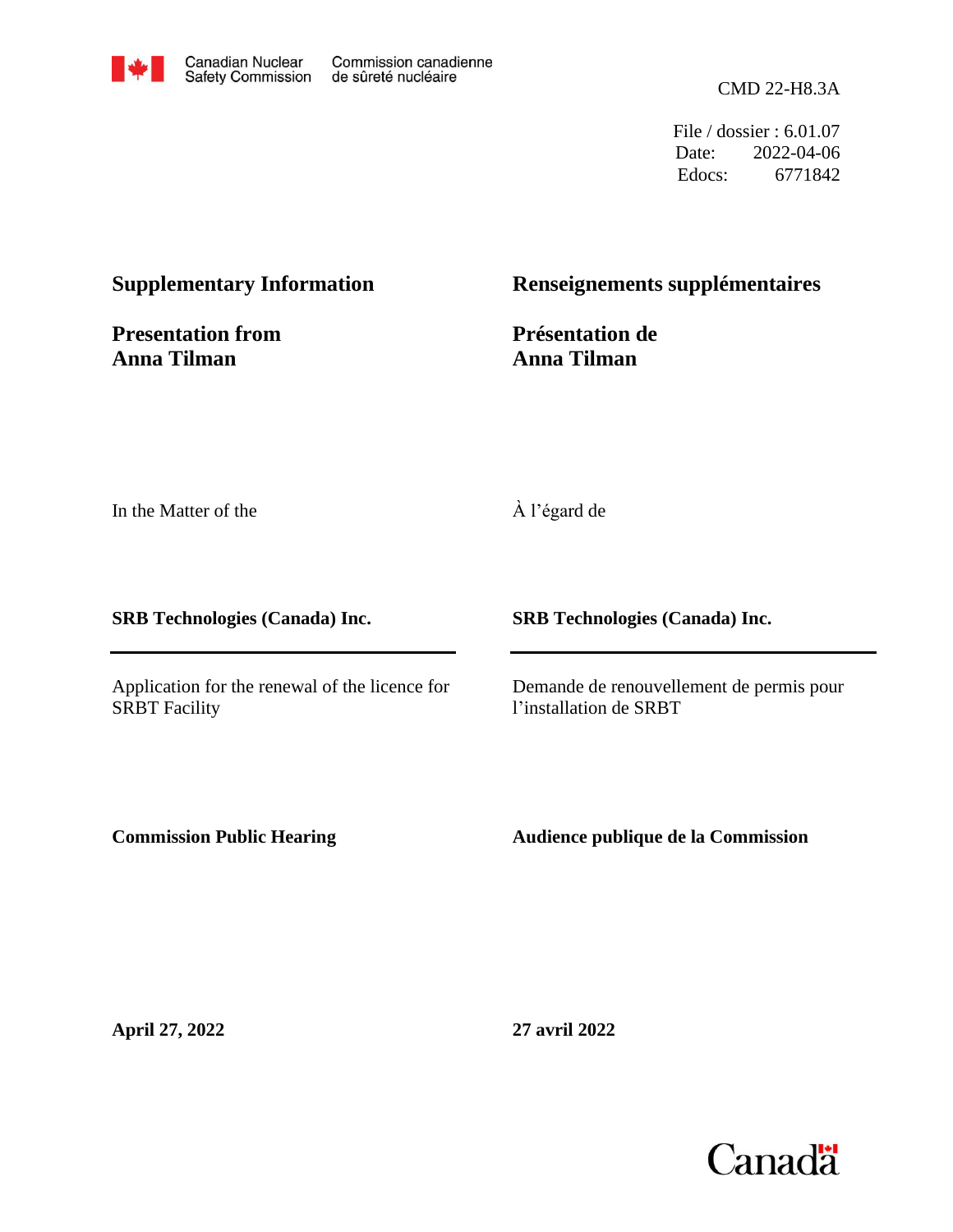**Presentation to the Canadian Nuclear Safety Commission (CNSC)**

## **SRB Technologies (Canada)'s**

# **Application for Renewal of its Class 1B Operating licence for a 15-year period.**

April 27, 2022

Anna Tilman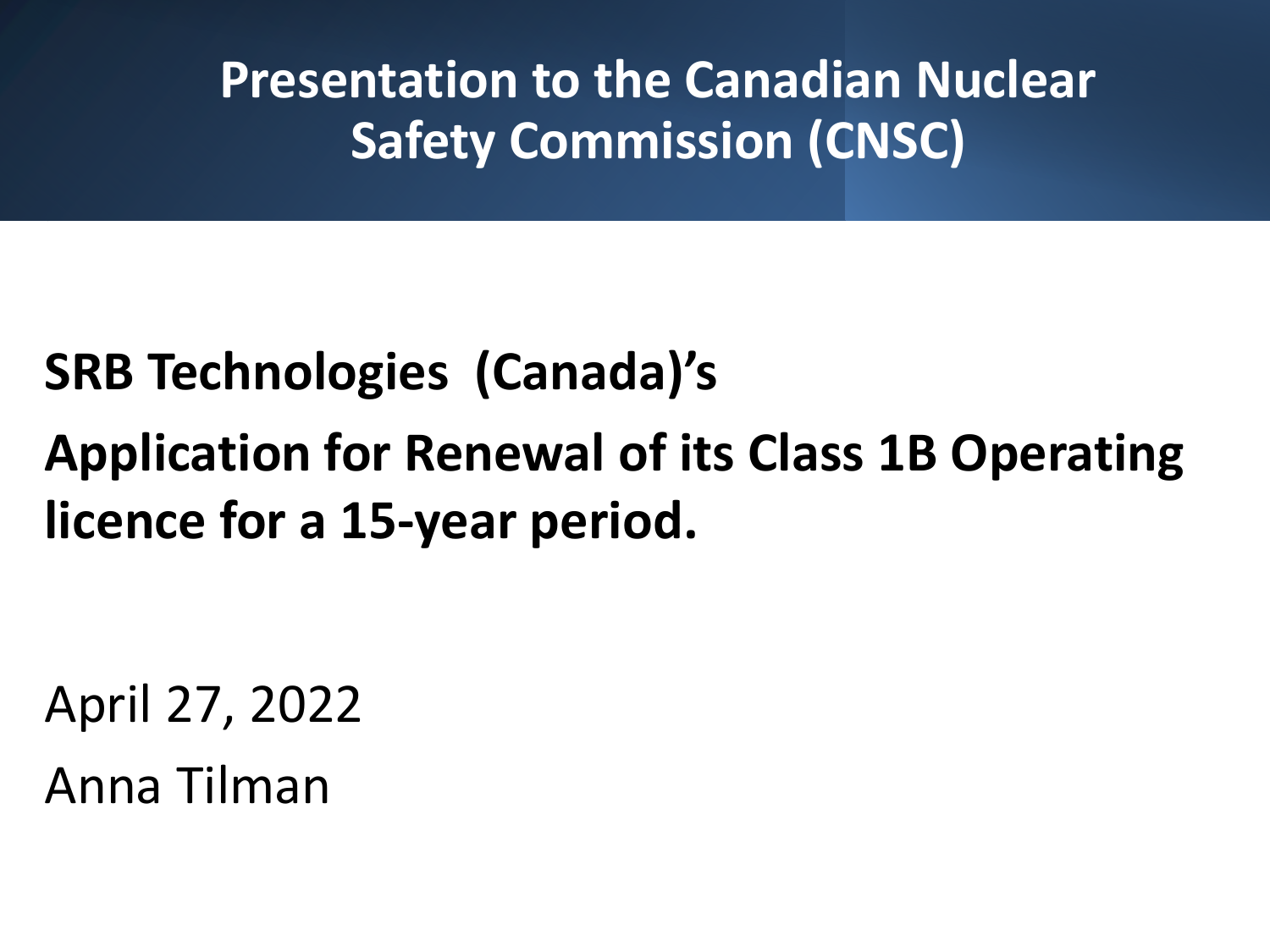# **SRBT's Current Operations**

Operates a Class IB Tritium Processing Facility, comprising of a tritium processing facility for manufacturing radiation devices.

Its current licence allows it to:

- Possess, transfer, use, process, manage, store and dispose of nuclear substances required to manufacture radiation devices.
- Possess tritium up to 6000 Terabecquerels (TBq) in any form.
- Possess and use prescribed information required for, associated with, or arises from the manufacturing of radiation devices.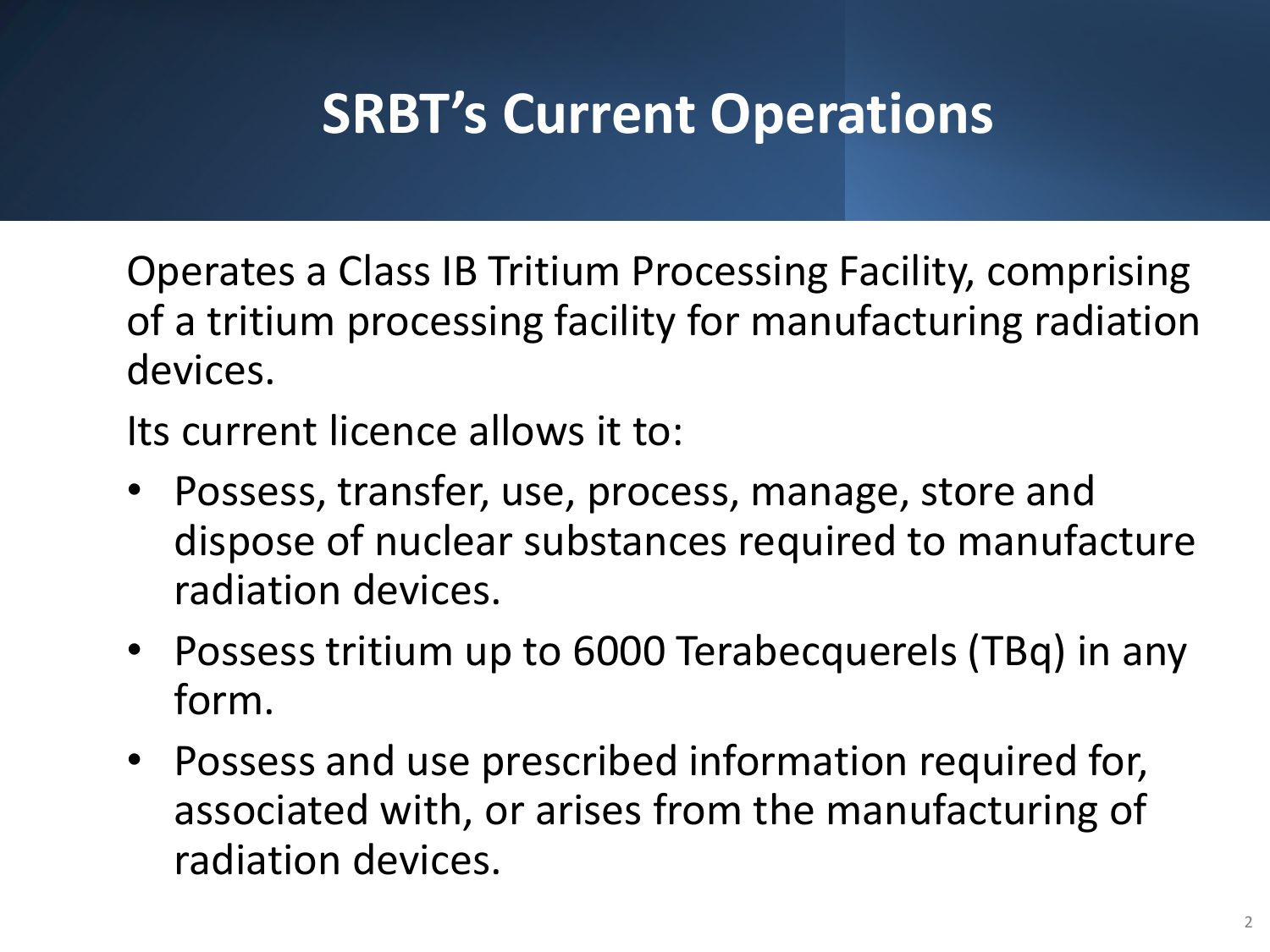# **SRBT's Licence Request**

- Current Licence expires June 2022.
- SRBT has applied for a 15-year licence renewal (July, 2022 to June 30, 2037).
- Company's rationale:

"*The stability offered by a fifteen-year licence would also further ensure SRBT's ability to secure long term contracts with customers and suppliers. Based on its performance, its continued commitment to operating the facility safely, and improving our operations continuously, SRBT believes that a licence term of fifteen years would be reasonable, beneficial, appropriate and justified*."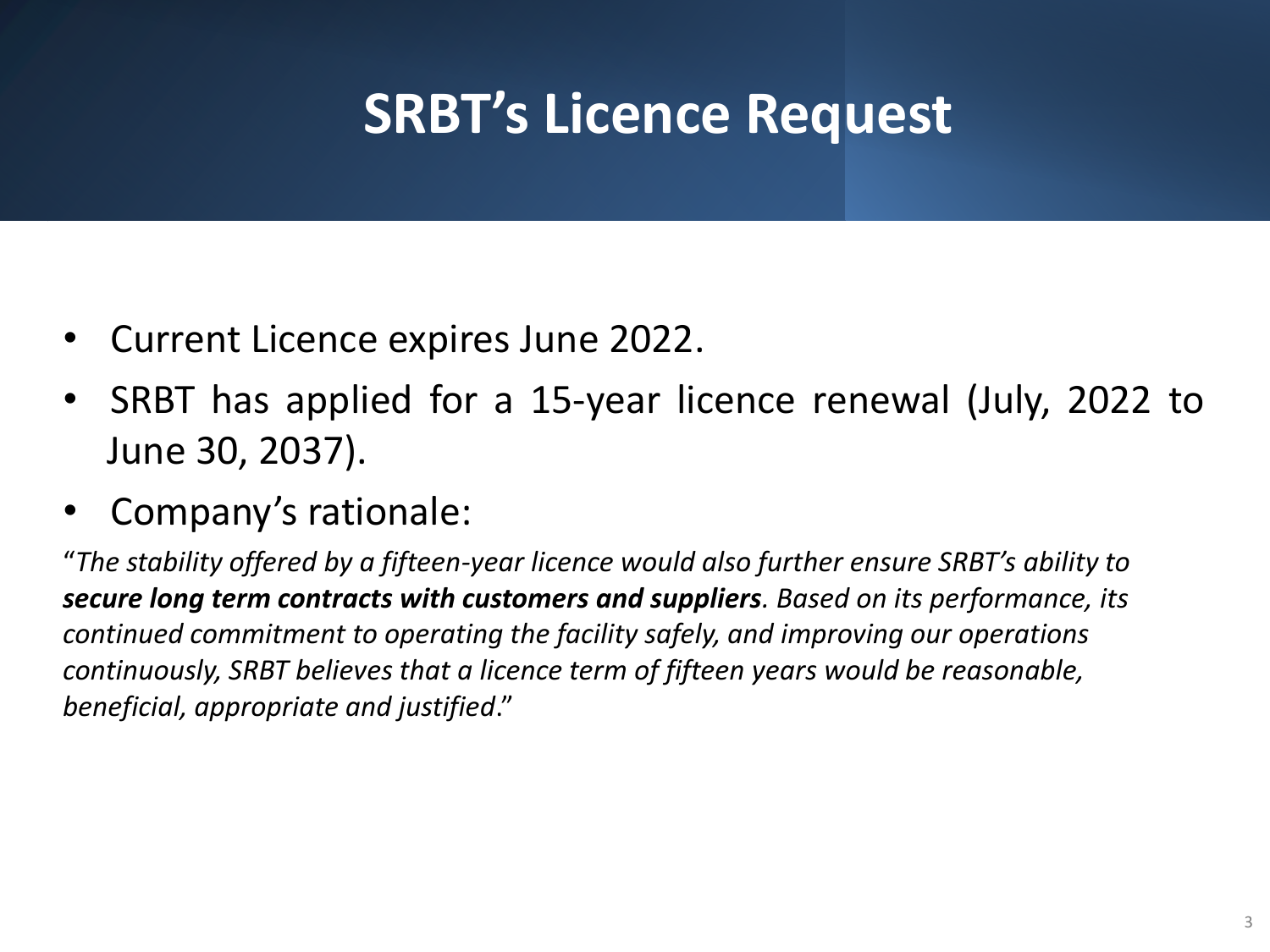## **Issues re 15-year Licence Request**

- **Emissions:** What attempts will be made by SRBT to reduce tritium emissions to water (wells, groundwater, sewers, and air?
- **Waste:** How much more waste will be "disposed of" and how?
- **Demand:** Can it be assumed that the demand for SRBT's products will continue unabated over the requested licence period?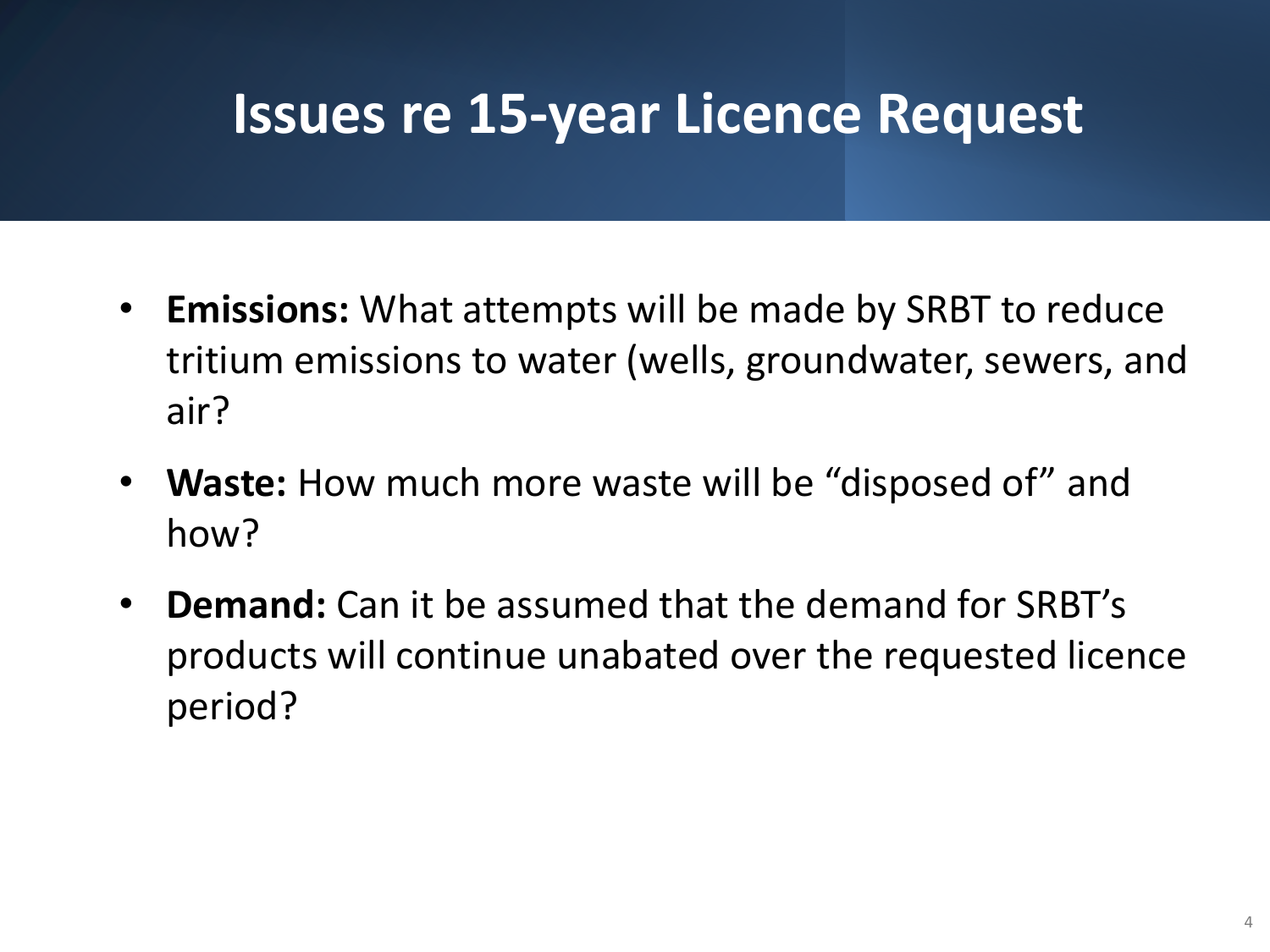# **Tritium – The Contaminant**

Gaseous and aqueous forms of tritium (HT and HTO):

- Radioactive and pervasive.
- HT permeates most materials
- HTO rapidly mixes everywhere.
- Easily absorbed
- Incorporated into DNA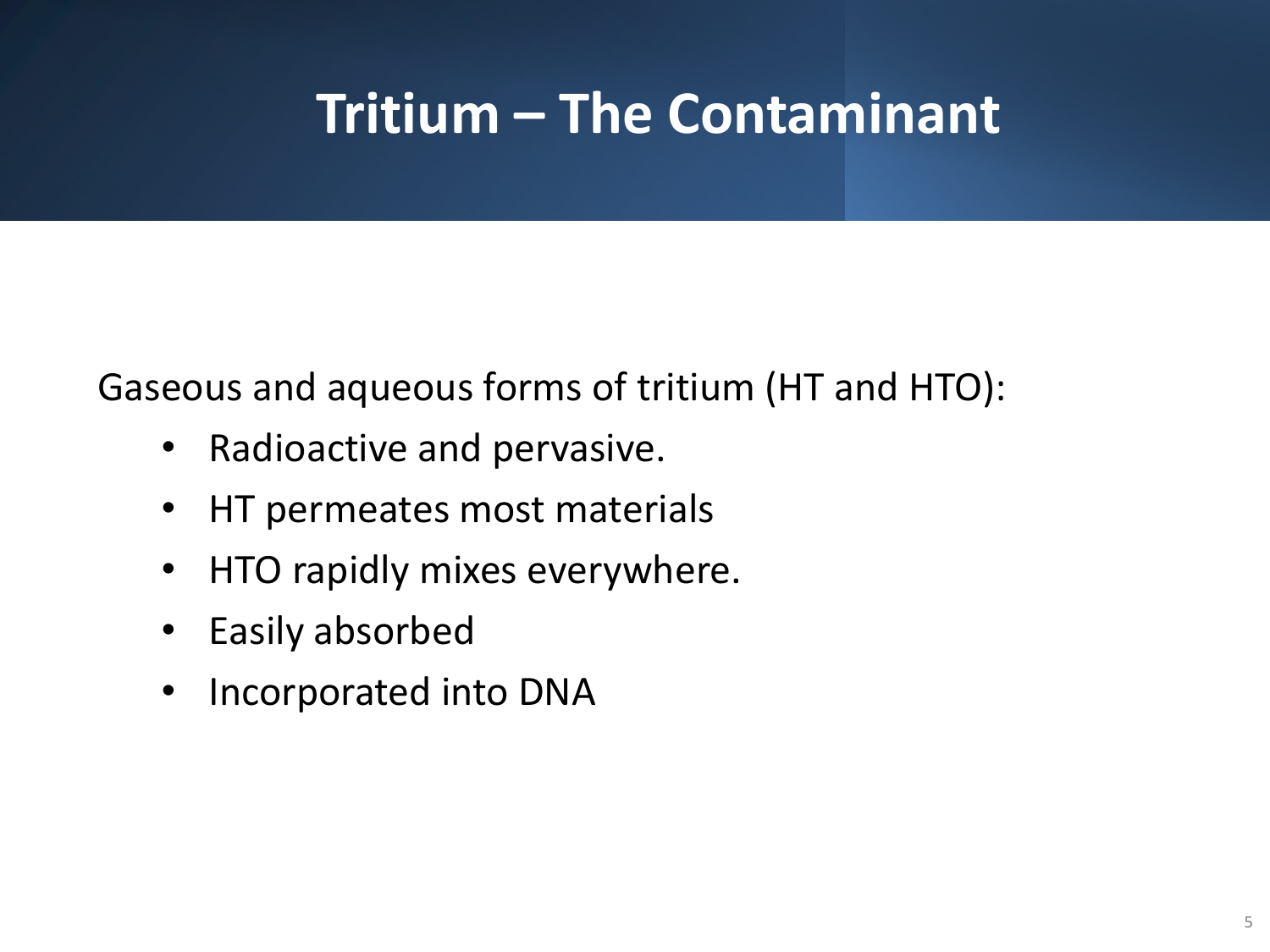# **Tritium – Environmental Pathways**

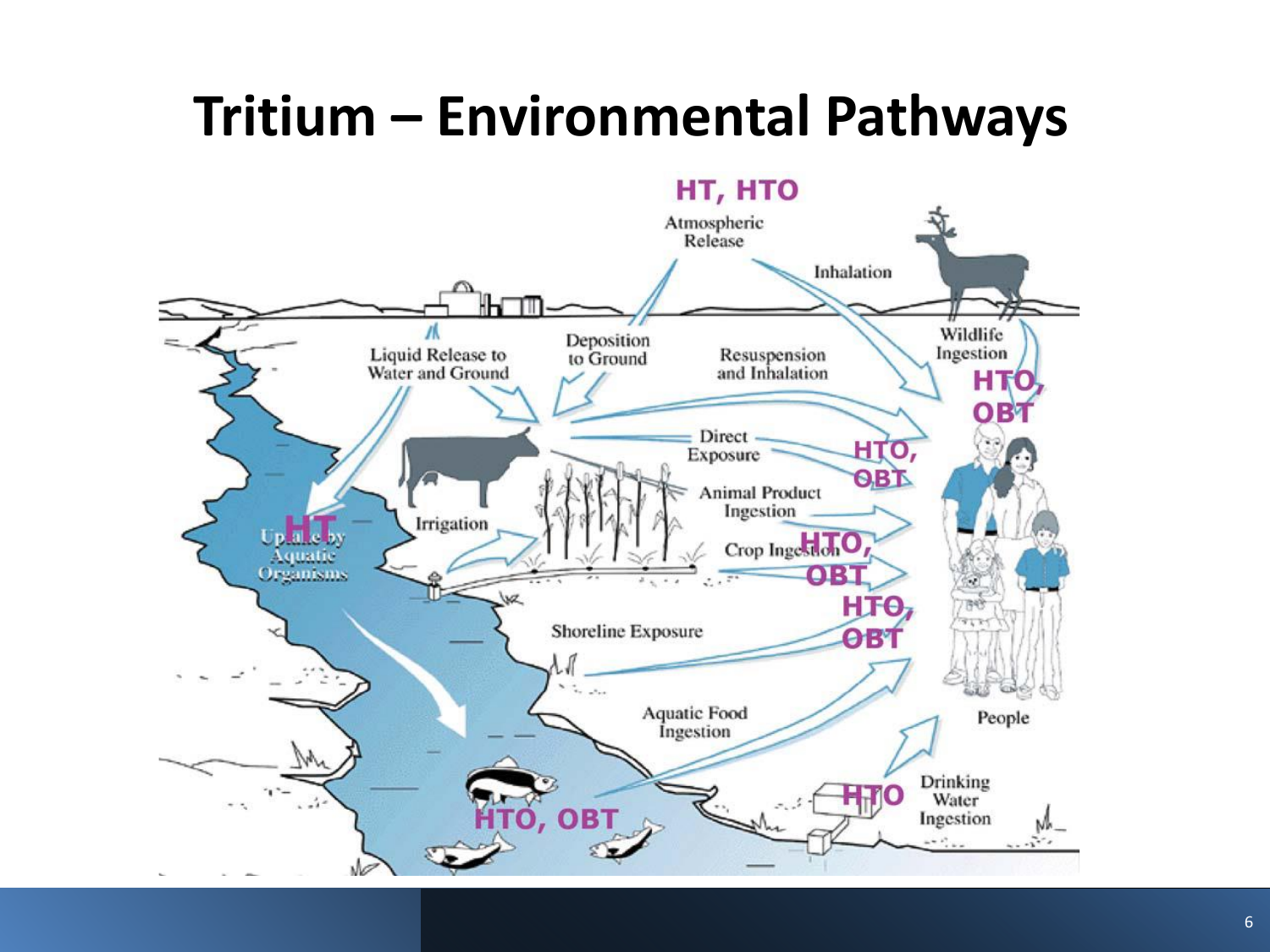# **Tritium – Drinking Water Standards**

Relative Biological Effectiveness (RBE) of Tritium

- Drinking water exposure based on an RBE of 1.
- Other forms of radiation have an RBE of 20.
- Canada Guideline and Ontario Drinking Water Quality Standard for tritium is 7,000 Bq/L.
	- Allows for 350 excess fatal cancers per million people.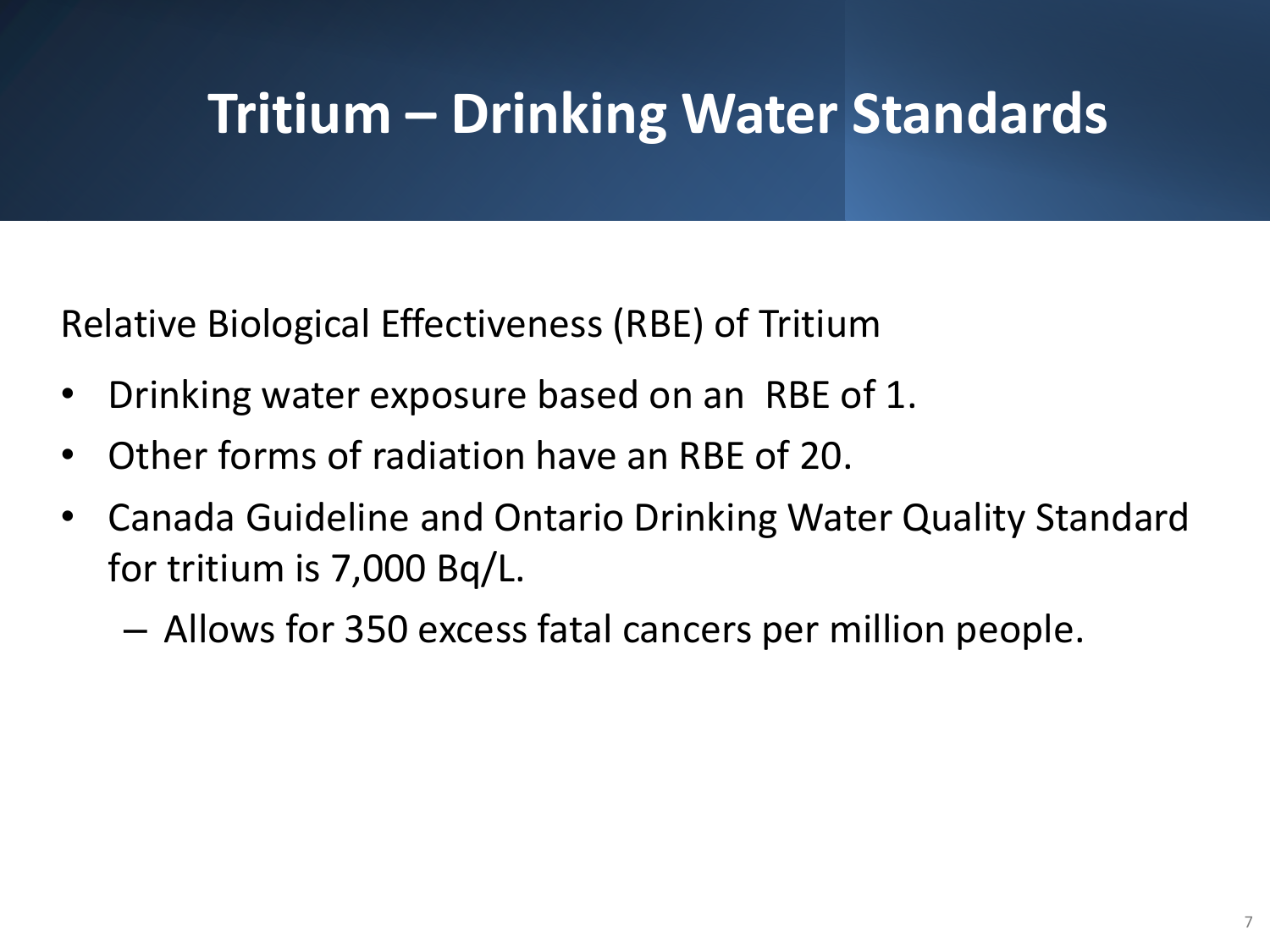## **SRBT's Waste Management Program Disposal and Clearance**

#### SRBT's Waste Management Program:

*"Ensure that the waste is minimized, appropriately classified and segregated, characterized for hazards, stored and processed safely, and cleared or managed in accordance with regulatory requirements."*

- Conditional clearance levels: "Cleared" waste is considered no longer radioactive and can be "free-released" – dispersed to landfills and recycling streams.
- Waste materials exceeding these levels are disposed of through licensed waste providers .
- End-users offered a dismantling service for expired or disused devices.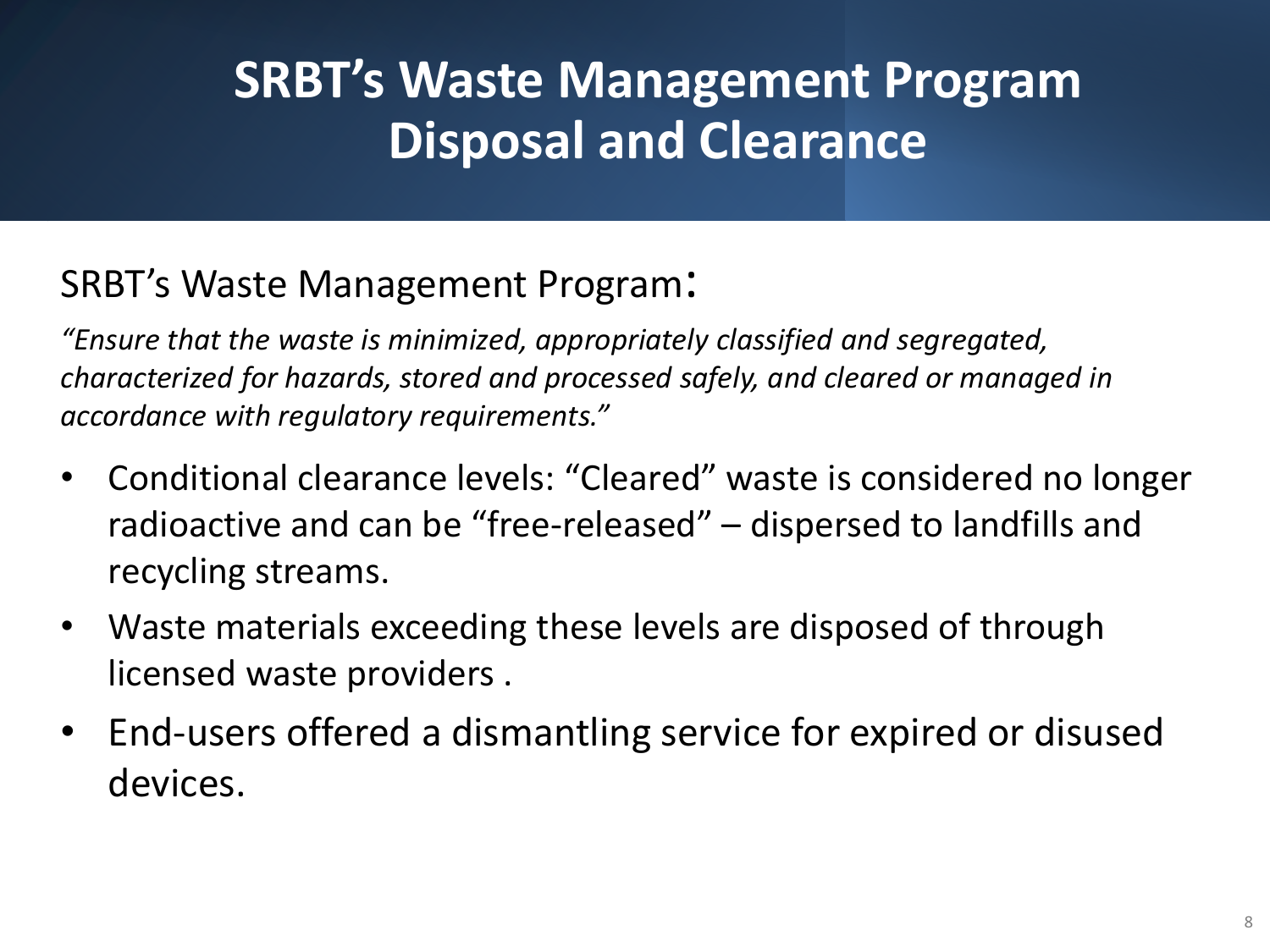## **Waste Proposed Improvements**

### **Waste - Proposed Improvements?**

SRBT's Revised Waste Management Program:

- Comply with the CNSC Regulatory Document and CSA Group standard (by December 31, 2021); and
- Incorporate these documents and CSA N292.8-21 *Characterization of radioactive waste and irradiated fuel* by December 31, 2022.

Concluding that SRBT's Waste Management Program meets regulatory requirements is an "a priori" conclusion by CNSC without merit.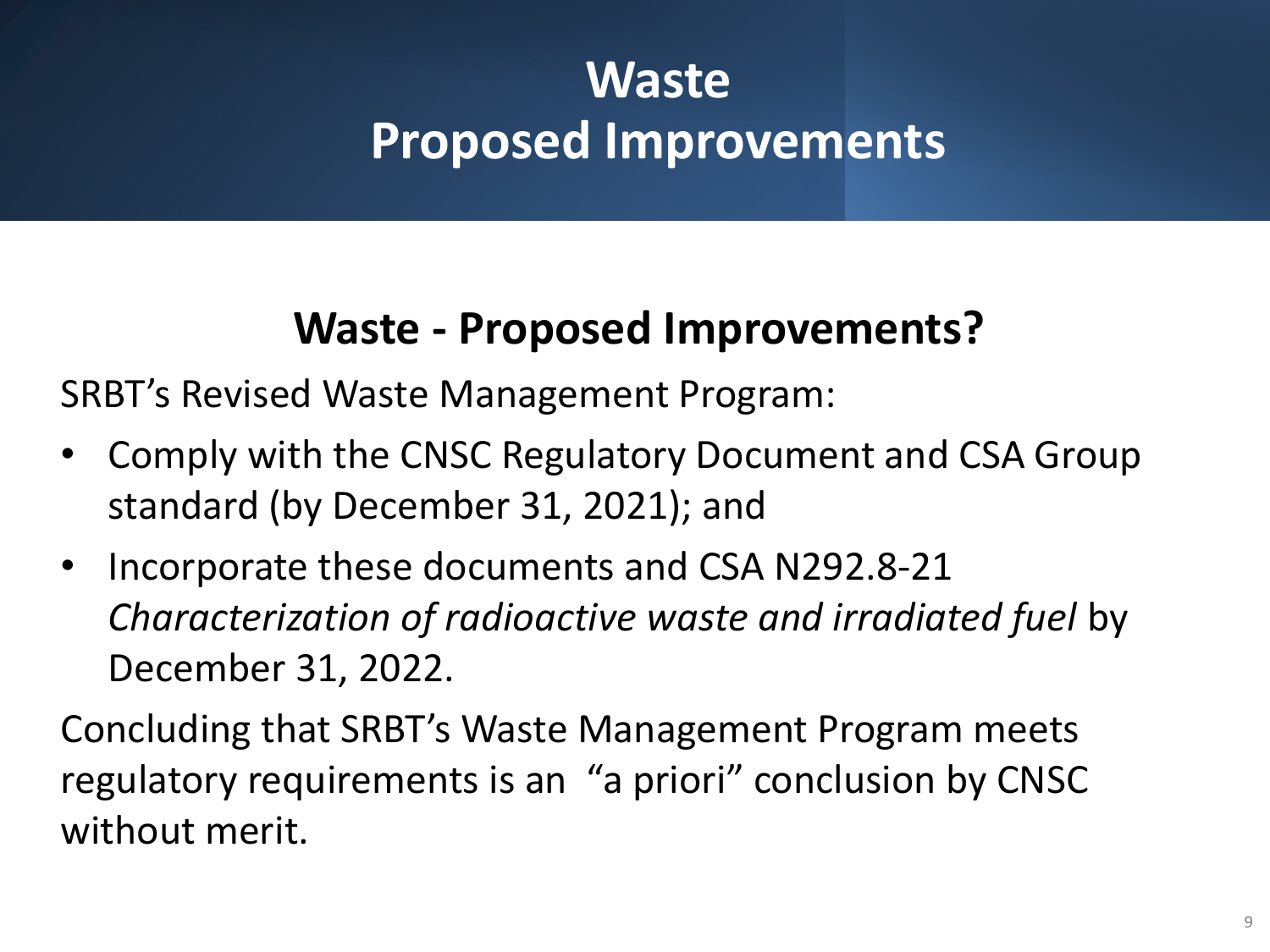## **Reportable Events – Public Accountability (July 2015-December 2021)**

10 Events reported during this period include:

- Trailer containing expired signs stolen.
- Damage in transport.
- Lost or misplaced signs.
- Malfunctions of equipment.

The CNSC (and SRBT) state that "There was no hazard to workers, the facility or the environment." regarding these events.

#### **But what are the consequences?**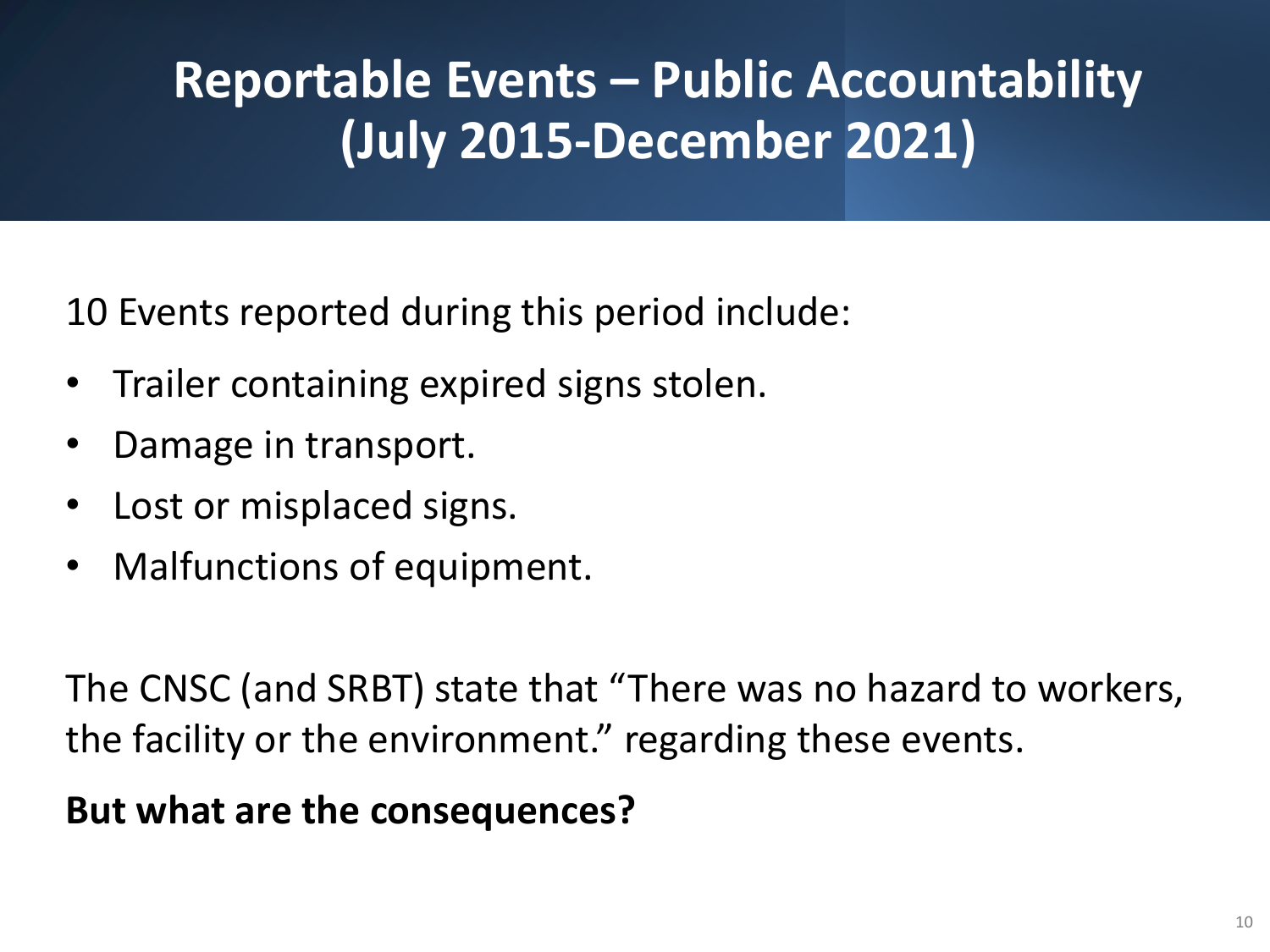### **Tritium Concentrations Groundwater: Monitoring & Contamination**<sup>1</sup>



**CNSC's Environmental Protection Report**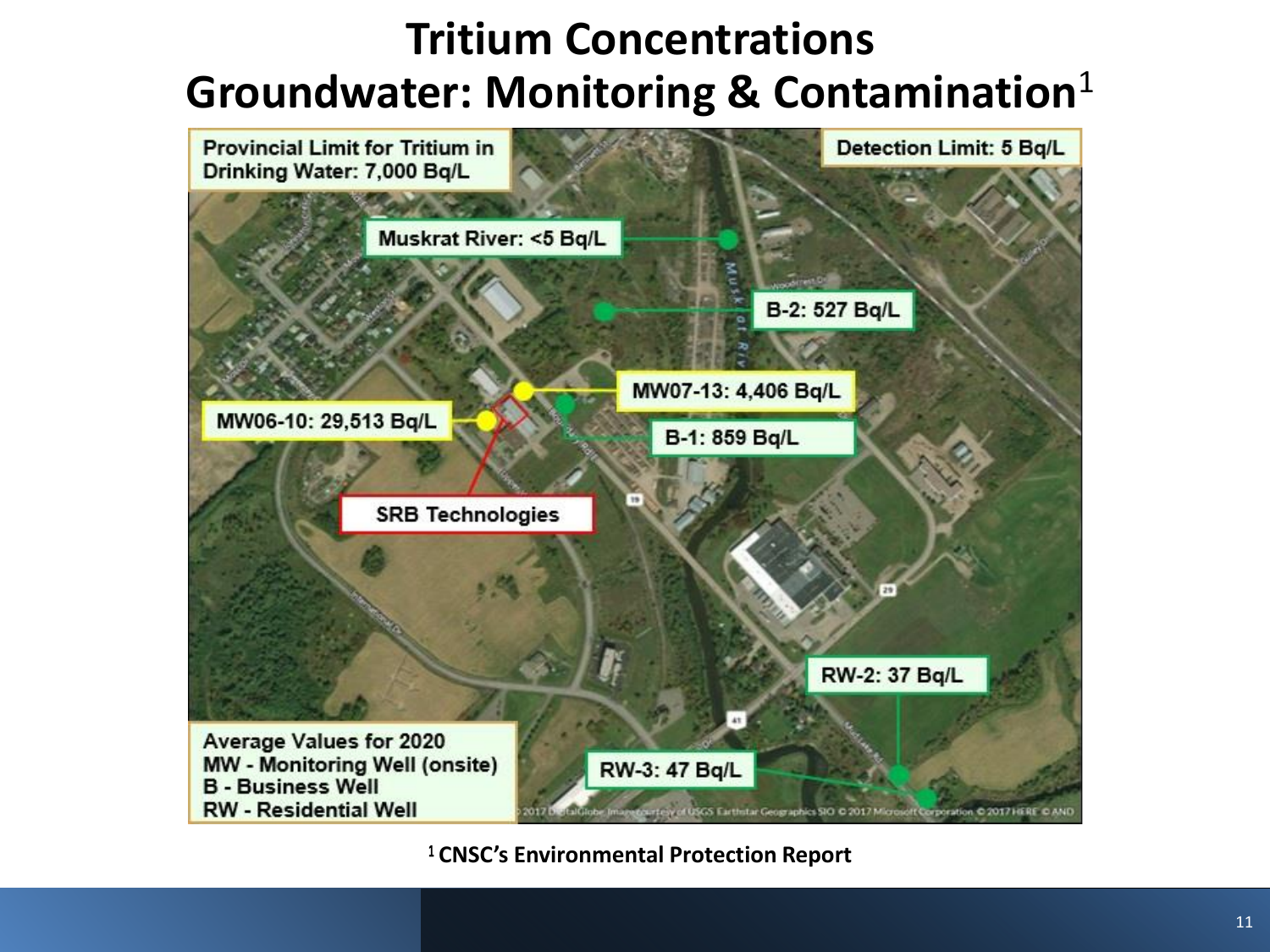### **Annual and Cumulative Emissions of Tritium (HT and HTO) - TeraBequerels (TBq)**



• Note: Tritium emissions to air were 4315, 1224 and 285 TBq for the years 2004-6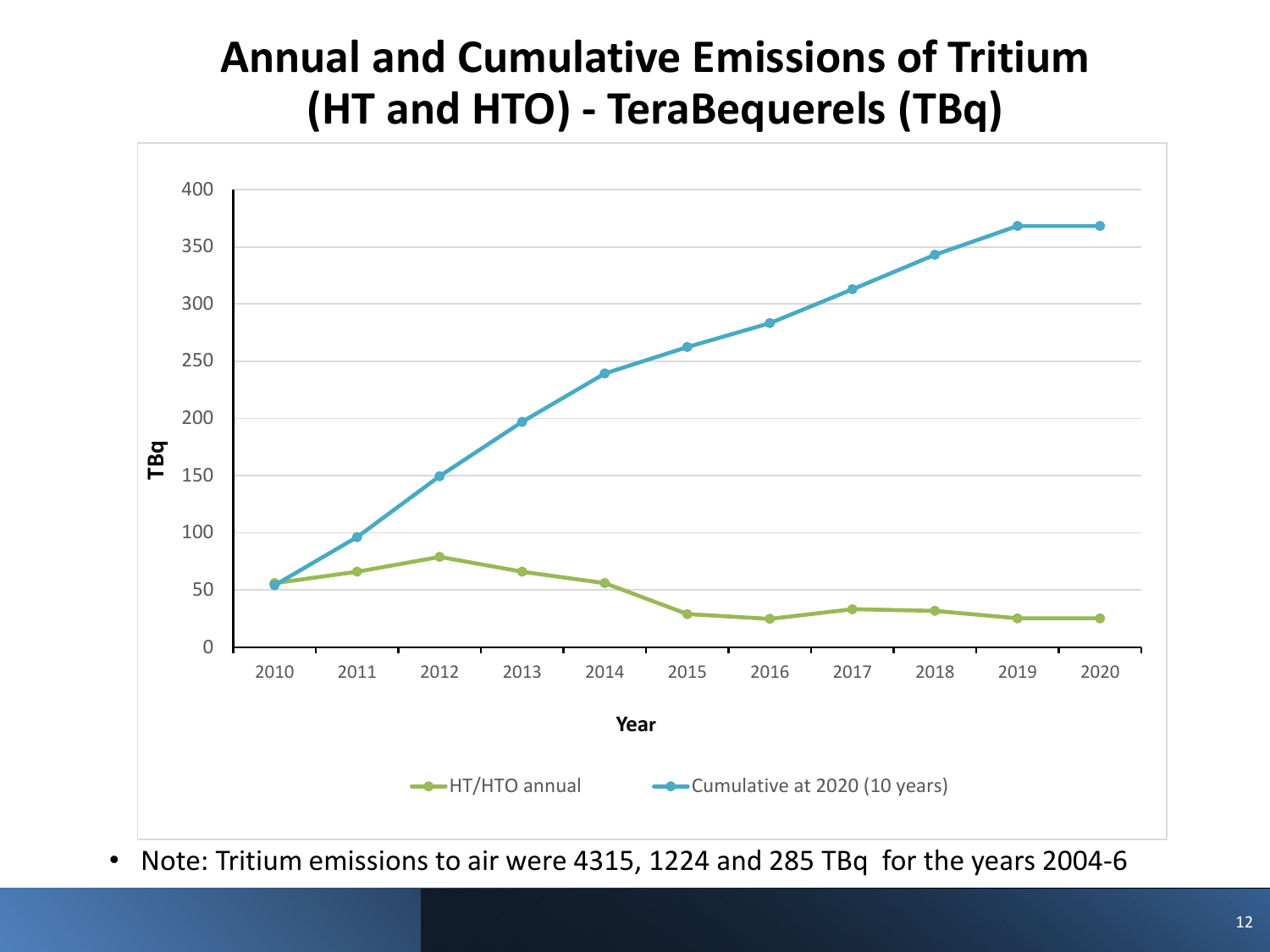## **Decommissioning Activities (2019-2020)**

Facility changes: Extension, dismantling obsolete equipment

- 120 kg of metal recycled,
- 58 kg non-recyclable material was sent to landfill,
- 430 kg of low-level waste was generated and stored for disposal.
- 9.523 kg of depleted uranium (DU) in metallic form is being stored.<sup>1</sup> (Unclear what happened to the DU waste.)
- All contaminated components exceeding clearance levels disposed of as low-level radioactive waste.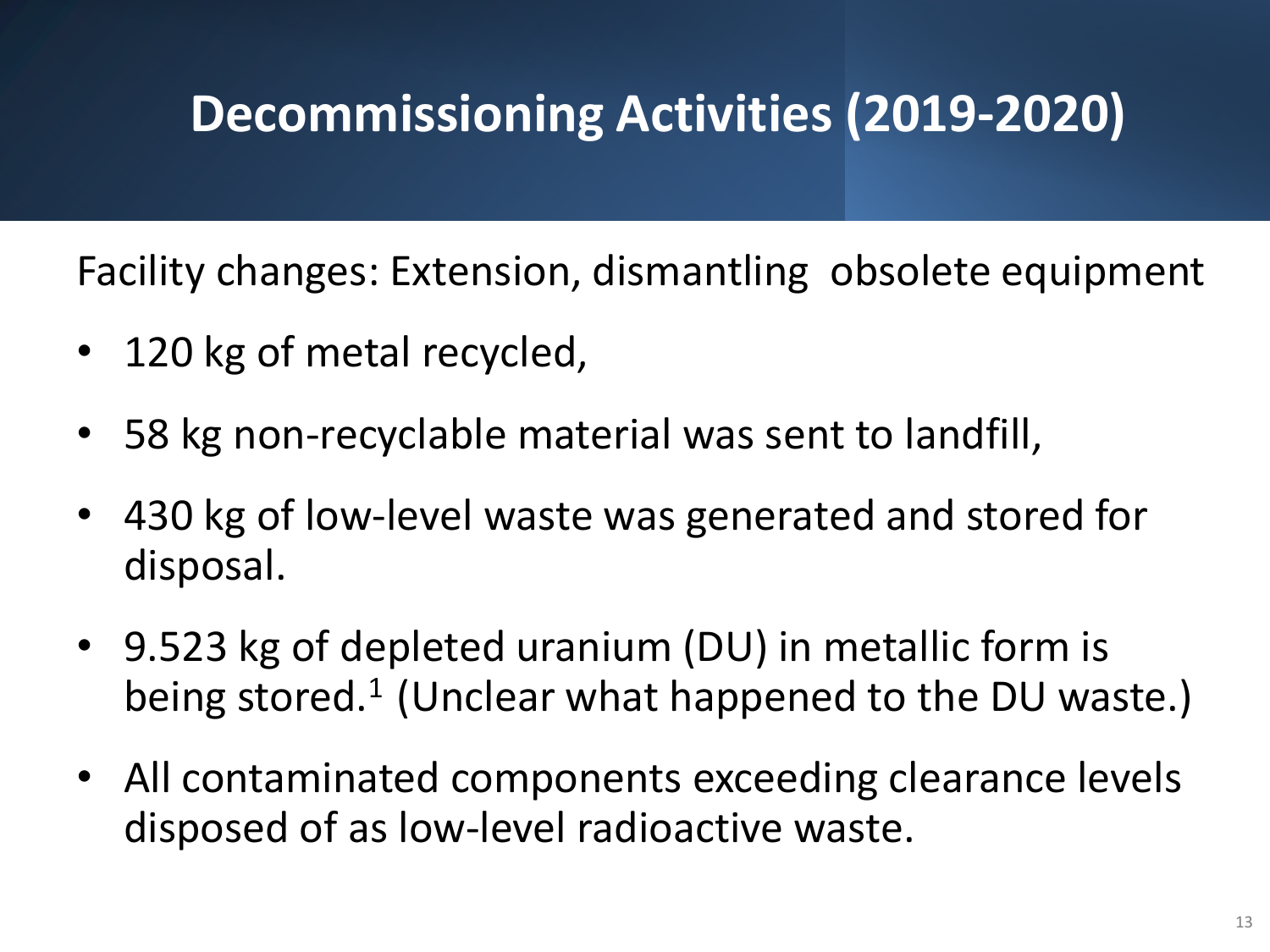# **SRBT's Decommissioning Plans**

SRBT updated Preliminary Decommissioning Plan (PDP) and cost estimate (November 2019). The Financial Guarantee (FG) is \$747,760.51.

CNSC's CMD, (p. 57):

"*This review was conducted prior to the submission of SRBT's licence renewal application and is outside the scope of this CMD. Licence renewals do not inherently trigger an update to a PDP*."

What is the current status of decommissioning SRBT?

When will these plans be updated and made public?

When will decommissioning commence?

Will the FG be even adequate for the decommissioning work?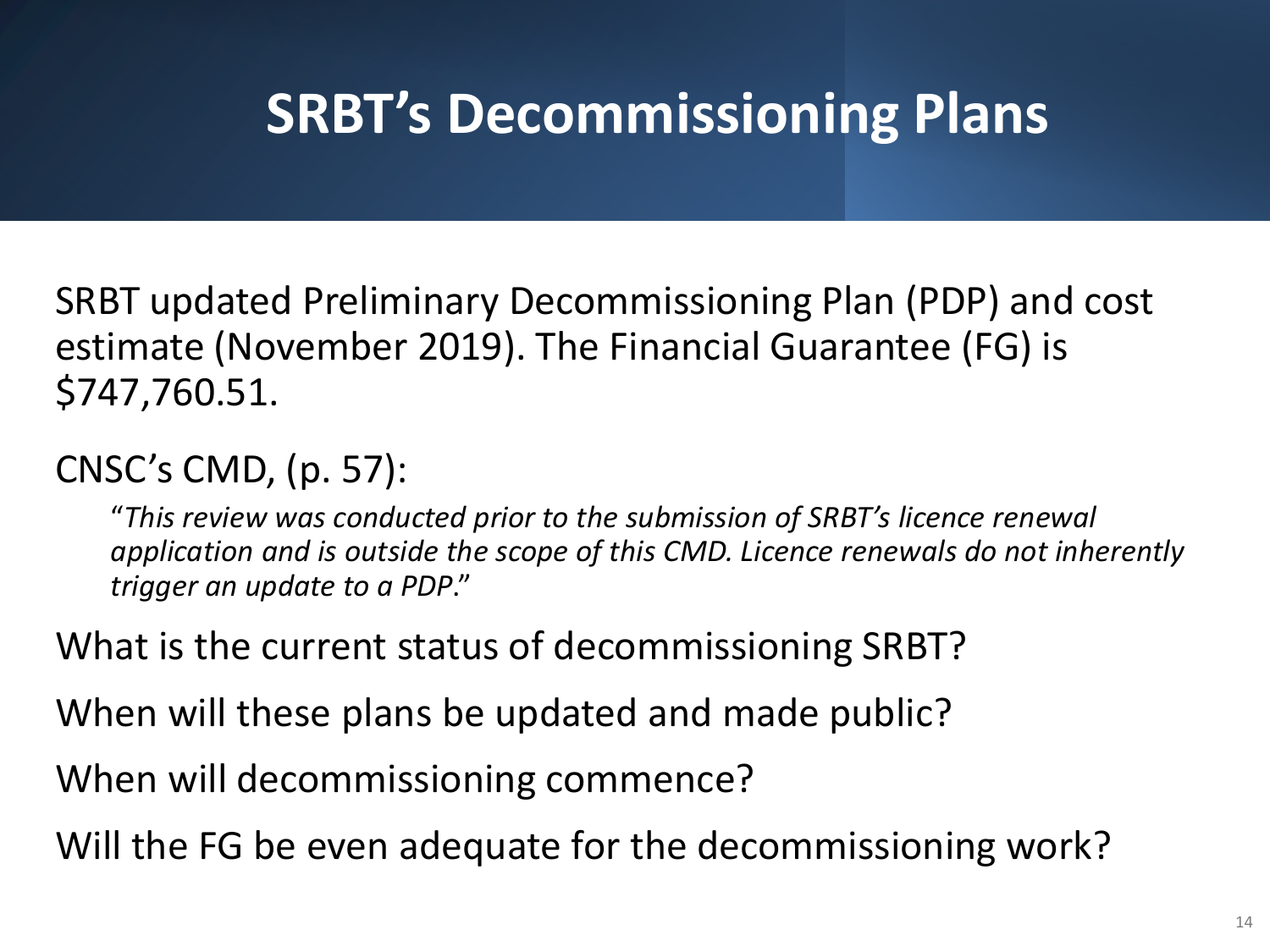# **Summary Comments**

### **Tritium Release Limits (air, water, sewers) & the drinking water standard:**

• These limits are extremely lax, outdated, and ineffective, and have resulted in exorbitant released of tritium.

#### **Waste:**

• The use of clearance levels resulted in the disposal of "cleared" radioactive waste in landfills not designed for radioactivecontaminated waste. Thus there is no accountability for all the radioactive waste resulting from SRBT's operations.